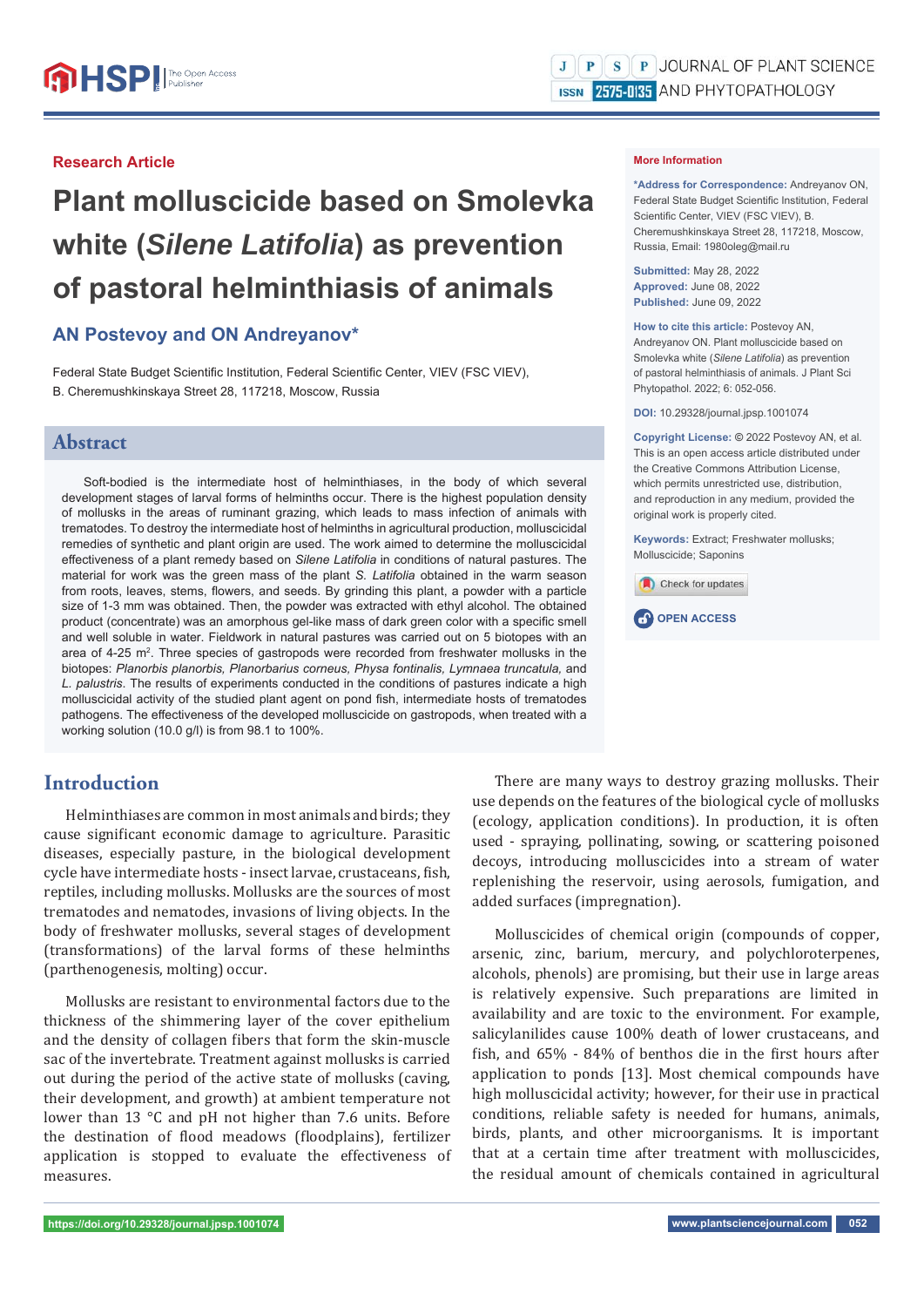

products obtained from the treated area is minimal and their concentration is safe for animals, and humans.

Preparations of plant origin are environmentally friendly and, therefore, are a little toxic to mammals, reptiles, amphibians, hydrations, and vegetation. This group of molluscicides is inexpensive, relatively accessible, and safe to use.

Drema white or Smolevka white (lat. *Silene Latifolia*) is a herbaceous dioecious plant of the genus Smolevok of the Clove family, growing in most countries of Europe, western Asia, and North Africa, a one- or biennial (sometimes perennial) plant 40-80 cm high. It contains a large number of saponins that are used in the production of medical and hygienic remedies [1,2].

In folk medicine, Smolevka white is valued for its saturated chemical composition [3-5]. In the underground and aboveground parts of the plant, there are tannins, flavonoids, synapic acid, triterpene glycosides (saponins), organic acids, resins, coumarin, homofientin, ferulic acid, vitamin C, alkaloids, isovitexin, orientin. Smolevka preparations are used to relieve mental stress in the form of baths and inside [3,5,6]. Decoctions and infusions of leaves and flowers are used as calming agents for epilepsy, and uterine bleeding, for the treatment of umbilical hernia inside and externally in the form of compresses. In the modern literature, there is evidence that Drema white is used in various tumor diseases of the intestine [7,8]. Seed tincture is used in neoplasms of the rectum and colon. In the experiment, preparations of the aboveground part of the plant increase the contractility of the uterine muscles and have anti-inflammatory and bile effects. Roots have a high foaming property and can be used to produce vegetable soap. Smolevka white is a valuable feed for small and large livestock [9-11]. Since the preparations of the *Silene Latifolia* plant contain saponins, they can have a molluscicidal property.

The purpose of this work was to determine the molluscicidal effectiveness of a plant remedy based on *S. Latifolia* against freshwater gastropod molluscs in laboratory conditions and natural pastures and to expand the natural raw material base for the production of drugs that reduce the number of gastropods.

## **Materials and methods**

Preliminary work under laboratory conditions was carried out at the Federal State Budget Scientific Institution "Federal Scientific Centre VIEV", on artificial biotopes for invertebrates [12]. Studies were carried out on "pure" and invaded soft-bodied populations - *Lymnaea truncatula* (small pond) and *L. palustris* (swamp pond) by cultures of miracidia of the Fasciola hepatica pathogen. Mollusk viability was detected by microscopy under a Levenhuk 3ST binocular microscope while heating invertebrates on the Morozov table for 5-10 minutes on motor activity. We took into account the

presence of disturbances in normal processes of vital activity in mollusks (swelling, dehydration - the release of mucus, hemorrhagia) [13].

#### **Production of molluscocidal remedy**

The plant was harvested in the seasonal period of the year from July to October in the months 2018-2020 to achieve the maximum yield of the vegetation mass. At this time, in the physiology of the plant, flowering, and ripening of seeds occurs, including the accumulation of AVs (surfactants) and tannins. The plants were dug with roots, washed in tap water from the soil, and dried in shade without sunlight access to 13% - 15% humidity. Powder with biologically active substances of preparation from roots, leaves, stems, flowers, and seeds of the plant was prepared by grinding dried harvest in a mortar with a pestle to the size of 1-3 mm particles. A 2.5 g of plant raw material (powder) from the *S. Latifolia* plant was placed in a 50 ml beaker and 25 ml of distilled water was added. The cup was mounted on a magnetic stirrer with an anchor for 15 seconds at 150 rpm. The persistent foam formed on the surface of the slurry indicates the presence of surfactants in the prepared aqueous solution [5,13].

The prepared plant powder was placed in a 5 l beaker to which n-butanol was added at a rate of 1 g per 100 ml of liquid. Mixing of the plant slurry was carried out with a topdriven magnetic stirrer at 100 rpm. Extraction was carried out for 24 hours at a mixture temperature of  $30 \pm 2$  °C. The extract was separated by a THERMO centrifuge (USA) at 8000 rpm. within 180 seconds. The supernatant was concentrated in a HEIDOLPH rotary evaporator (Germany) at a temperature of 60  $\pm$  2 °C at 280  $\pm$  5 rpm, as well as an air pressure of 4 kPa. The concentrate was further dried in a vacuum desiccator at room temperature and at a pressure of 10 kPa for 24 hours. The extractable substance was an amorphous gel-like mass of dark green color with a specific fine odor, highly soluble in water and alcohol. A working dilution of the remedy in the form of a 1% solution on tap water was prepared and biotopes were sprayed with mollusk populations.

#### **Preparation of mollusks in the laboratory**

To conduct the experiment in the laboratory in 2016- 2017, wild populations of mollusks were brought and adapted [12]. The density of gastropods (*L. truncatula, L. palustris*) in laboratory cuvettes was 84-317 specimens per one  $m<sup>2</sup>$ (Test  $N<sup>o</sup>$ .1). The soil temperature was  $18 \pm 2$  °C, and the pH of the medium was 6.7-7.0 units. Laboratory populations of soft-bodied were free of larval forms of helminths. In test №2, the population of a small pond was invaded by the miracides of trematode *F. hepatica* in a dose of two specimens per 1st invertebrate. Processing molluscocidal remedy was administered 7-10 days after infection with trematodes. The working solution of *S. Latifolia* plant extract was used at a concentration of 1.0% (Table 1). The obtained aqueous solution of the remedy was sprayed with a Grida hand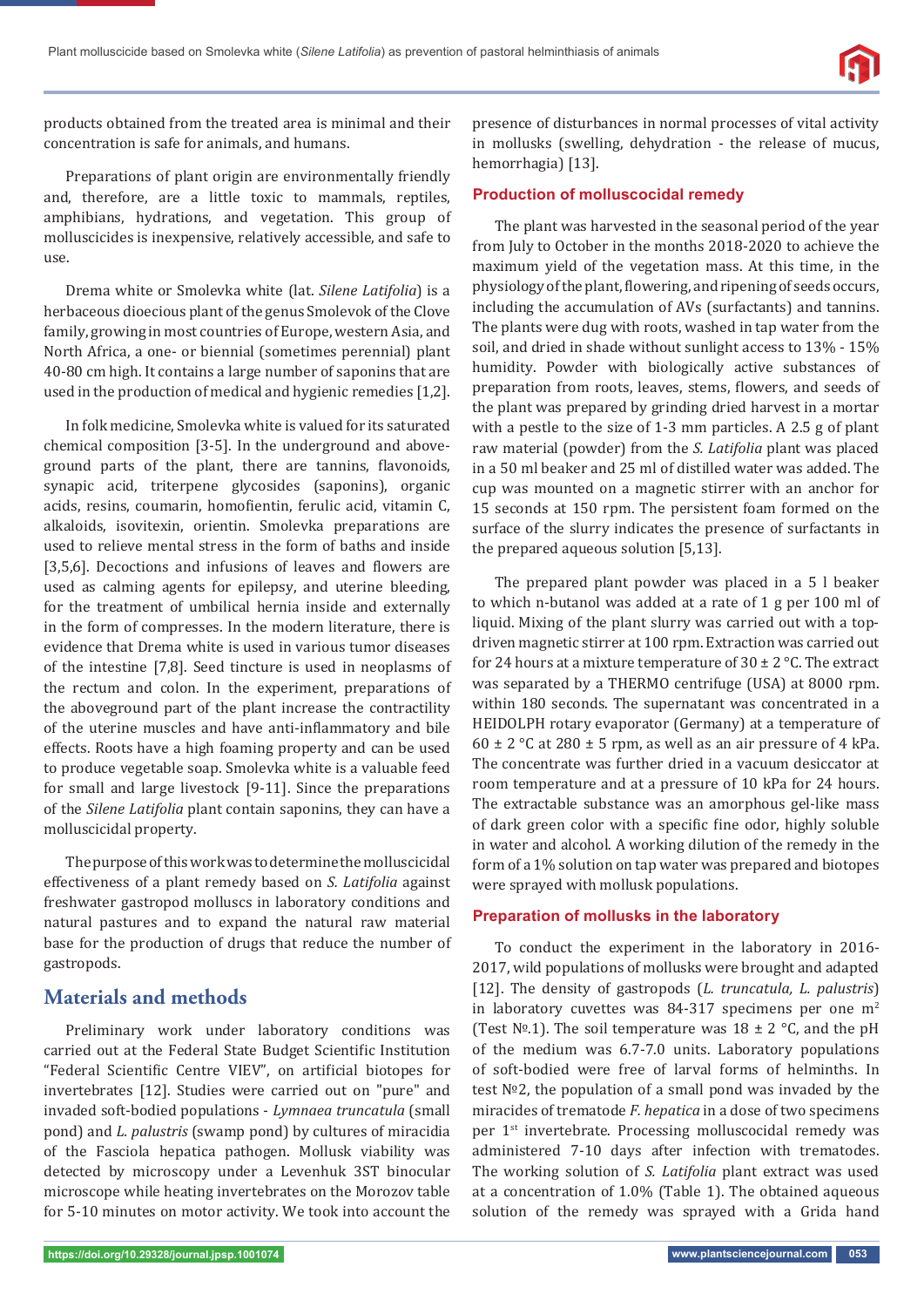

sprayer (China) at a rate of 100 ml per one  $m<sup>2</sup>$  of artificial biotope area. As control № 1, a working solution of the plant extract *Saponaria Ofϔicinalis* [14] was used, and control №2 was served by two biotope areas with infected *F. hepatica* (*L. truncatula*) and "pure" (*L. palustris*) mollusk populations [12]. The control group of mollusks No. 2 was not treated with any drugs.

#### **Use of mollusks in natural biotopes**

The molluscocidal activity of the extract based on Smolevka white was carried out in the natural biotopes of the Ryazan region (Table 2). The production test was carried out for 7 days. Working remedies were dispersed with a 1000 ml manual Grida sprayer at the rate of 100 ml per one  $m<sup>2</sup>$  of the artificial biotope area. The objects for research were mollusks populations (*L. truncatula, L. palustris, Physa fontinalis*), coils (*Planorbis planorbis, Planorbarius corneus*), false leeches (*Haemopis sanguisuga*), and lake frogs (*Pelophylax ridibundus*). In the spring, 5 biotopes were chosen (with an area of 4 to 25 m<sup>2</sup>) with mollusks on a pasture with a total area of 18 hectares. The distance of biotopes from each other was 50-250 m. The density of the natural planting of invertebrates in the studied areas was different: *L. truncatula* - from 11 to 157 specimens/ m<sup>2</sup>, *L. palustris* - from 24 to 204 specimens/m<sup>2</sup>, *P. fontinalis* - from 13 to 19 specimens/m2 , *P. planorbis* - from 14 to 73 specimens/ $m^2$ , *P. corneus* - from 1 to 54 specimens/ $m^2$ . The water temperature was measured with an alcohol technical thermometer TTG-M (0-200̊C) (Russia) and the soil reaction with a pocket pH meter Checker 1 HANNA (China). Processing with a molluscicide remedy based on a 1% working solution of *S. Latifolia* plant extract was carried out by spraying from the ZHUK apparatus OP-209 (Russia) with a volume of 9 liters at a rate of 100 ml per  $m^2$  of the biotope. In biotope  $N<sup>2</sup>1$ , an extract of the plant *S. Latifolia* was used, obtained from the underground part of the plant (rhizomes, roots), in biotope №2 from the aboveground part (stems, leaves, inflorescences, fruits). As control No. 1, a 1.0% aqueous solution of *S. Ofϔicinalis* plant extract was used (ϐlow rate was 100 ml per m<sup>2</sup>). In control Nº2, a 0.2% working solution of copper sulfate was used (preparation consumption was 2 g per  $m^2$ ). In control №3, the use of molluscicide remedy was not carried out. The results of the study were taken into account 8 h, 24 h, and 7 days after the beginning of the experiment according to the method of V.V. Gorokhov and V.S. Osetrov (1987) [13].

#### **Toxicological research**

The study of toxic  $LD_{50}$ ,  $LD_{100}$  (in 30 white mice 2.5-3 months old with a mass of males and females 25 - 26 g and 30 white *Wistar* rats of both sexes 180 - 200 g) and cumulative K<sub>cum</sub> (on 10 white rats *Wistar*, males weighing 180 - 210 g)

| Table 1: Molluscicidal efficiency of the 1% working solution of the product based on Silene latifolia in 8 hours after processing of mollusks in the laboratory. |                        |                                                           |                                                          |                                       |                     |  |  |  |
|------------------------------------------------------------------------------------------------------------------------------------------------------------------|------------------------|-----------------------------------------------------------|----------------------------------------------------------|---------------------------------------|---------------------|--|--|--|
| <b>Experience groups</b>                                                                                                                                         | <b>Mollusc species</b> | <b>Working solution flow rate</b><br>(ml/m <sup>2</sup> ) | Density of mollusks (specimens per<br>1 m <sup>2</sup> ) | <b>Viable mollusks</b><br>(specimens) | Viable molluscs (%) |  |  |  |
| Test Nº 1                                                                                                                                                        | L. truncatula          |                                                           | 291                                                      |                                       |                     |  |  |  |
|                                                                                                                                                                  | L. palustris           |                                                           | 185                                                      |                                       | 1.1                 |  |  |  |
| $A_{\text{average}} \pm \sigma_{\text{error average}}$                                                                                                           |                        |                                                           | $238 \pm 52$                                             | 1±1                                   | $0.6 \pm 0.8$       |  |  |  |
| Test № 2                                                                                                                                                         | L. truncatula          | 100                                                       | 170                                                      | $\Omega$                              | <sup>0</sup>        |  |  |  |
| Control Nº 1                                                                                                                                                     | L. truncatula          |                                                           | 203                                                      | $\Omega$                              | $\Omega$            |  |  |  |
|                                                                                                                                                                  | L. palustris           |                                                           | 317                                                      |                                       | 0.3                 |  |  |  |
| $A$ average $\pm \sigma$ error average                                                                                                                           |                        |                                                           | $260 \pm 81$                                             | $0.5 \pm 0.7$                         | $0.15 \pm 0.15$     |  |  |  |
| Control № 2                                                                                                                                                      | L. truncatula          |                                                           | 129                                                      | 98                                    | 75.9                |  |  |  |
|                                                                                                                                                                  | L. palustris           |                                                           | 84                                                       | 84                                    | 100                 |  |  |  |
| $A_{\text{average}} \pm \sigma_{\text{error average}}$                                                                                                           |                        |                                                           | $107 \pm 32$                                             | $91 \pm 9.9$                          | $87.9 \pm 12.1$     |  |  |  |

| $16.4 - 17.8$ °C, pH 6.5 - 7.1).                               |                                                                           | Table 2: The molluscicidal activity of the extract based on Silene latifolia (floodplain of the Ibredki river of the Ryazan region of the Russian Federation, 27.05.2021, t water: |                                                                       |                     |
|----------------------------------------------------------------|---------------------------------------------------------------------------|------------------------------------------------------------------------------------------------------------------------------------------------------------------------------------|-----------------------------------------------------------------------|---------------------|
| Nº biotope                                                     | <b>Mollusc species</b>                                                    | <b>Molluscicidal remedy</b><br>(working solution concentration, flow rate)                                                                                                         | Dead gastropods                                                       | Efficiency (%)      |
|                                                                | L. truncatula-157,<br>P. planorbis-73,<br>P. corneus-54                   |                                                                                                                                                                                    | L. truncatula-155,<br>P. planorbis-73,<br>P. corneus-54               | 98.7<br>100<br>98.1 |
| $A$ <sub>average</sub> $\pm$ $\sigma$ <sub>error average</sub> | $94 \pm 55$                                                               | S. latifolia extract<br>$(1\%$ aqueous solution, 100 ml/m <sup>2</sup> )                                                                                                           | $94 \pm 53.7$                                                         | $98.9 \pm 1.0$      |
| 2                                                              | L. truncatula-31,<br>L. palustris-204                                     |                                                                                                                                                                                    | L. truncatula-31,<br>L. palustris-201                                 | 100<br>98.5         |
| $A_{\text{average}} \pm \sigma_{\text{error average}}$         |                                                                           |                                                                                                                                                                                    |                                                                       |                     |
| (control $N2$ 1)                                               | L. truncatula-122,<br>P. fontinalis-13                                    | S. officinalis extract (1% aqueous solution, 100 ml/m <sup>2</sup> )                                                                                                               | L. truncatula-120,<br>P. fontinalis-13                                | 98.3<br>100         |
| $A$ <sub>average</sub> $\pm \sigma$ <sub>error average</sub>   | $67 \pm 77.1$                                                             |                                                                                                                                                                                    | $66 \pm 75.7$                                                         | $99.2 \pm 0.8$      |
| (control $N2$ )                                                | P. fontinalis-20,<br>P. planorbis-89                                      | Copper cuprous                                                                                                                                                                     | P. fontinalis-20,<br>P. planorbis-89                                  | 100<br>100          |
| $A_{\text{average}} \pm \sigma_{\text{error average}}$         | $54.5 \pm 34.5$                                                           | $(0.2\%$ aqueous solution, 2 g/m <sup>2</sup> )                                                                                                                                    | $54.5 \pm 34.5$                                                       | 100                 |
| 5<br>(control $N2$ 3)                                          | L. truncatula-11,<br>L. palustris-24,<br>P. planorbis-14,<br>P. corneus-1 |                                                                                                                                                                                    | L.truncatula-0,<br>L. palustris-0,<br>P. planorbis-0,<br>P. corneus-0 |                     |
| $A$ average $\pm \sigma$ error average.                        | $12.5 \pm 9.5$                                                            |                                                                                                                                                                                    | $\Omega$                                                              | 0                   |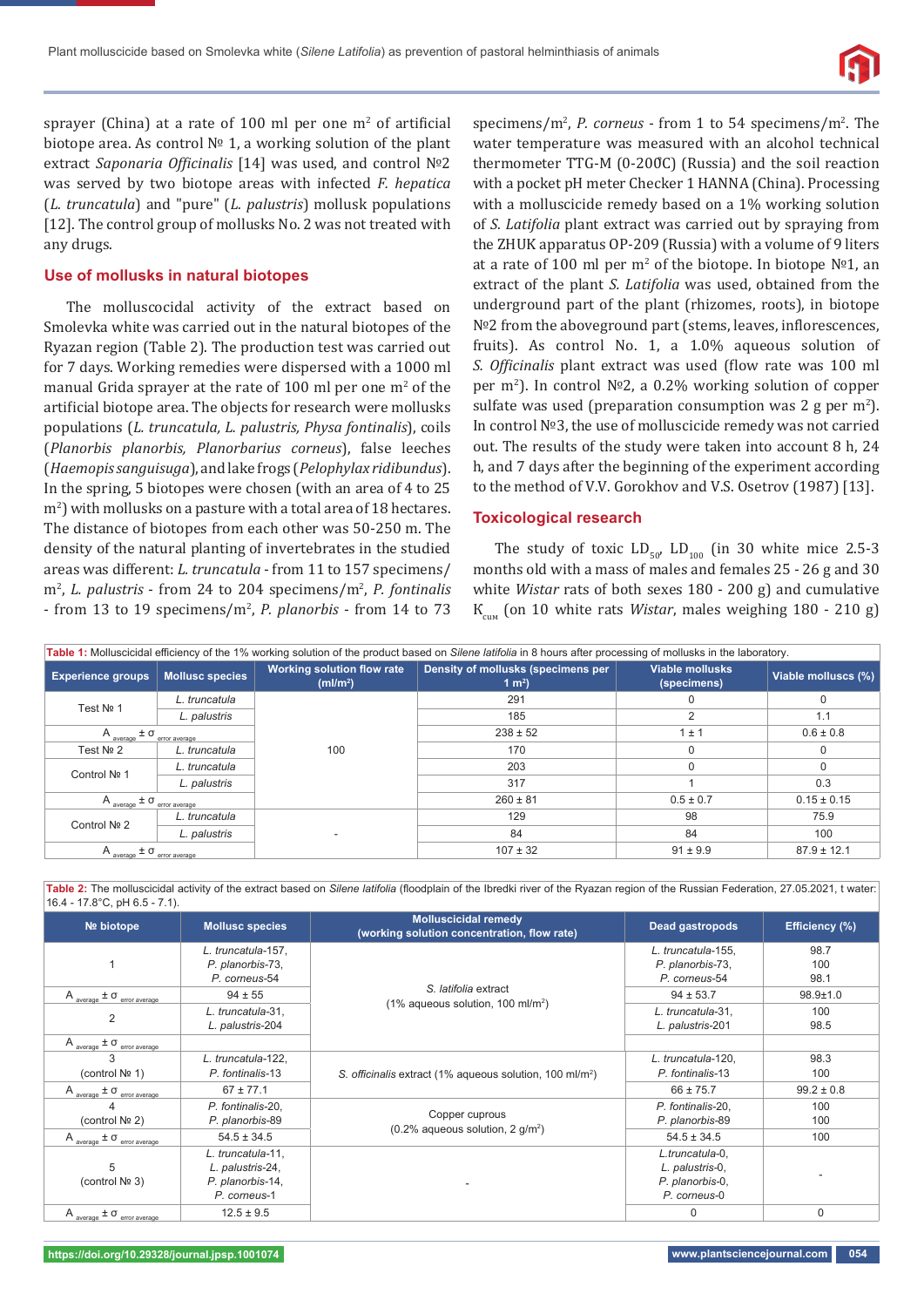properties of the molluscicide from *S. Latifolia* was performed using standard methods [13,15-18].

#### **Statistical processing**

Statistical data processing was performed by determining the statistical significance of differences in average values according to the Student t-criterion using the applied computer program "Statisticа 6".

## **Results**

Preliminary studies conducted in the laboratory have shown 98.9-100% effectiveness of the alcohol extract of *S. Latifolia* (Table 1). The molluscicide remedy was effective at 1% strength dilution in tap water. During the first 10-15 minutes, gastropods showed high motor activity, and they released copious amounts of mucus from under their shells. Then, their activity moved to the stage of immobility (inhibition). After 8 hours, no viable mollusks were found.

In the control group № 1, the death of small mollusks (*L. truncatula*) was noted at 100%, and swamp mollusks (*L. palustris*) – at 99.7%. Motor activity of invertebrates, swelling of the leg epithelium of mollusks, and abundant mucus release was also observed during microscopy. In the control group № 2, minor gastropod death was noted in the *L. truncatula*, probably from the effects of the parthenitic stages of parasite *F. hepatica* development. The death of the *L. palustris* in control № 2 was not noted. The release of mucus and the manifestation of the motor activity of mollusks in the experiment were not noted.

In the field, the alcohol extract of *S. Latifolia* was tested on mollusks of 5 species (*L. truncatula, L. palustris, P. planorbis, P. corneus, P. fontinalis*). 98.1-100% death of gastropods was observed in 4 biotopes (Table 2) 8 hours after exposure to a molluscicidal remedy. Within 15 minutes, mollusks showed motor activity and mucus release. With gastropod microscopy (increase x2 - 20) in 100% cases, edema of the leg cover epithelium and abundant release of clear mucus (protective reaction of the invertebrate organism to the molluscicidal remedy of contact action) were noted. After a week, empty shells were recorded in biotopes 1-2.

The working 1% aqueous solution of *S. Officinalis* extract showed an efficiency of 98.3% - 100% (control  $N<sup>°</sup>$  1). Copper sulfate showed 100% molluscicidal efficiency (control № 2). In biotope, № 4, after 7 days of observations, two dead lake frogs (*P. ridibundus*) and one horseleech (*H. sanguisuga*) were found.

In the fifth biotope, the motor activity of gastropod mollusks and their death were not noted (control № 3). By the 7th day of observations in the biotope, an increase in clutches of mollusks caviar was noted.

In field tests, the use of *S. Latifolia* extract did not show

the death of amphibians and other invertebrates. In the laboratory and the field, plant burns (wild cereal plants, plantain *Alismataceae*, clover) and algae covering the soil with mollusks were not noted.

When studying  $LD_{50}$  and  $LD_{100}$  toxic properties of vegetable remedies are established, that double intragastric and subcutaneous administration of the working solution in the maximum possible doses did not cause toxic effects on the body of laboratory animals. According to the classification of toxic substances GOST, 12.1.007-76 [19] molluscicidal remedy belongs to class IV "low-risk substances". As a result of studying cumulative properties at  $K_{\text{cum}}$  made oral administration to rats was more than 3.0, that is exceeded the value of  $\leq 1$ . According to GOST [17] and toxicological reference book [16] for medicinal products, this drug does not have cumulative properties. Toxicological statistics data is not shown.

## **Discussion**

Copper sulfate (copper cupros) is the most commonly used molluscicide. It is considered the standard of molluscicidal activity [13]. In order to ensure the safety and efficiency of molluscicide processing, the development and application of directed preparations based on plant raw materials are most effective [19,20]. They are characterized by ecological purity and directivity of action (they are less toxic to other communities of biocenosis organisms of the selected biotope) [12,13,19-22].

When developing the next molluscicide preparation from a huge list of the species of the plant kingdom, special attention should be paid to those that contain surfactants (saponins). These active ingredients have is high stabilizing activity and good solubility in the water. Plant raw materials, which have triterpene saponins in chemical composition, can be a promising and effective means of combating land mollusks and pasture helminths of the animals and birds.

The retrieved data are consistent with the results of VV Gorokhov and VS Osetrova [13], who tested a prototype of a plant remedy based on *S. Ofϔicinalis*. The active substance in the infusion from *S. Ofϔicinalis* having molluscicidal activity was saponins - surfactants. Gorchakov VV (2007, 2016, 2017) [20-22], Gorchakov VV, et al. [19] developed a technology for preparing preparations (powder, water, alcohol, ammonia extracts) based on the biomass *Bergenia crassifolia, Picea abies, Quercus robur*. Due to preventive processing with plant molluscicides against intermediate hosts, it is possible to reduce infection with trematodes of animals by 10 - 14 times.

Since the extract used is made from plant raw materials (roots, stems, flowers of *S. Latifolia*), there will probably be no tangible environmental consequences.

## **Conclusion**

The results of experiments conducted in the pastures